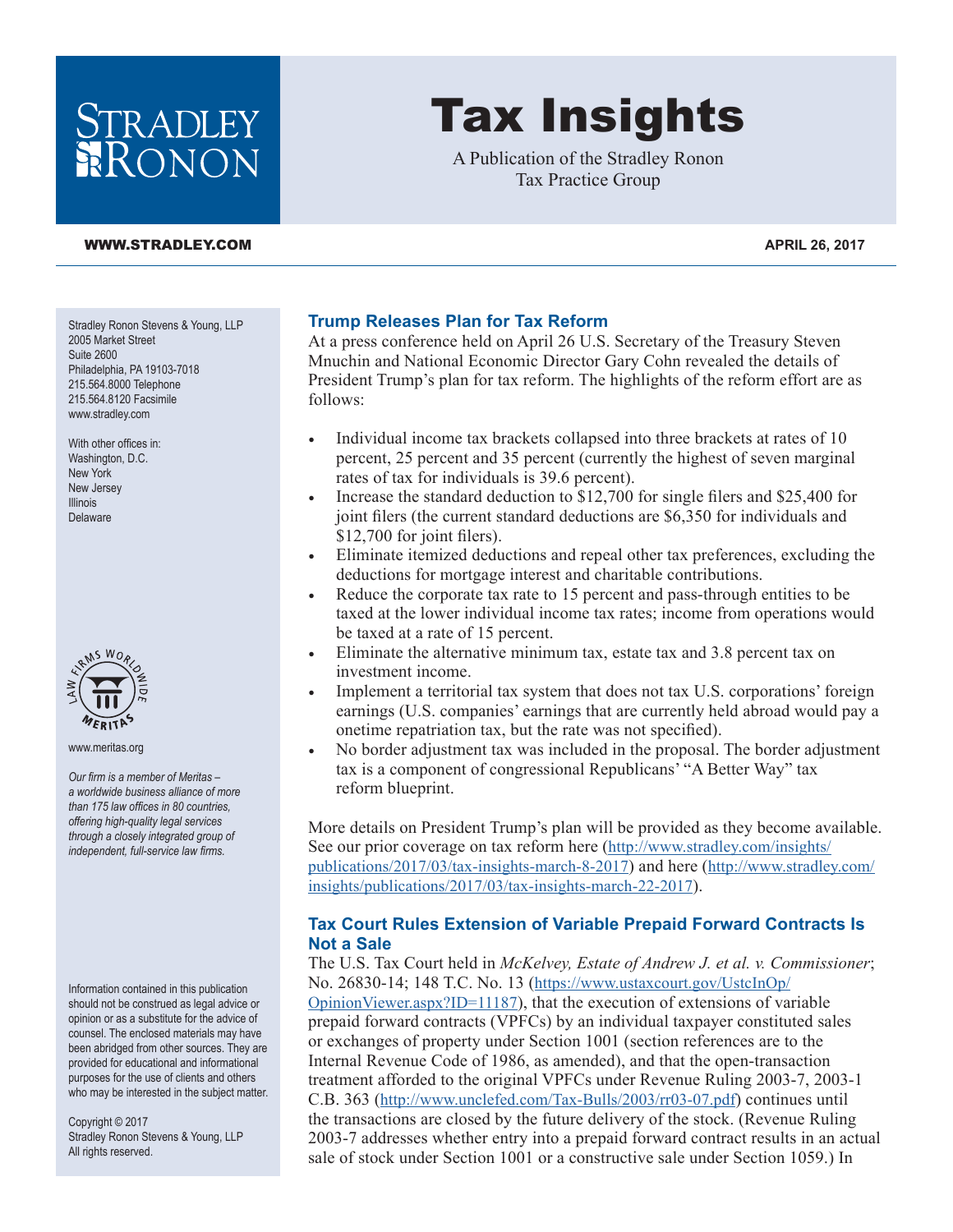McKelvey, the taxpayer entered into VPFCs with two investment banks in 2007. Pursuant to the terms of the original VPFCs, the investment banks made prepaid cash payments to the taxpayer, and the taxpayer was obligated to deliver variable quantities of stock to the investment banks on specified future settlement dates in 2008. The taxpayer treated the execution of the original VPFCs as open transactions pursuant to Revenue Ruling 2003-7 and did not report any gain or loss for 2007. In 2008, before the original settlement dates, the taxpayer paid consideration to the investment banks to extend the settlement dates until 2010. The taxpayer did not report any gain or loss upon the execution of the extensions of the VPFCs and continued the open-transaction treatment. The court further held that the taxpayer did not engage in constructive sales of stock in 2008 pursuant to Section 1259.

## **Pennsylvania Tax Amnesty Program Begins**

The Pennsylvania Tax Amnesty Program established under Act 84 of 2016 (L. 2016, H1198) began on April 21 and will run through June 19. As described in our prior coverage ([http://www.stradley.com/insights/](http://www.stradley.com/insights/publications/2016/tax-insights-2016/tax-insights-september-21-2016) [publications/2016/tax-insights-2016/tax-insights](http://www.stradley.com/insights/publications/2016/tax-insights-2016/tax-insights-september-21-2016)[september-21-2016](http://www.stradley.com/insights/publications/2016/tax-insights-2016/tax-insights-september-21-2016)), during the 60-day period, the Pennsylvania Department of Revenue will waive all penalties and half of the interest for anyone who participates in the Tax Amnesty Program.

#### **IRS Provides Automatic Changes List for Accounting Methods**

The IRS released Revenue Procedure 2017-30 ([https://](https://www.irs.gov/pub/irs-drop/rp-17-30.pdf) [www.irs.gov/pub/irs-drop/rp-17-30.pdf\)](https://www.irs.gov/pub/irs-drop/rp-17-30.pdf), which provides the List of Automatic Changes to which the automatic change procedures in Rev. Proc. 2015-13, 2015-5 I.R.B. 419, as clarified and modified by Revenue Procedure 2015- 33, 2015-24 I.R.B. 1067, and as modified by Revenue Procedure 2016-1, 2016-1 I.R.B. 1, (or successor) apply. The following sections are added to the List of Automatic Changes by Revenue Procedure 2017-30 and provide additional changes in the method of accounting to be made under the automatic change procedures:

- Section 10.02, relating to organizational expenditures under Section 248.
- Section 10.03, relating to organization fees under Section 709.
- Section 21.18, relating to changes from currently deducting inventory to a permissible method of identifying and valuing inventories.

#### **IRS Issues Guidance on PATH Act Changes to Depreciation Rules**

The IRS issued Revenue Procedure 2017-33; 2017-19

I.R.B. 1 [\(https://www.irs.gov/pub/irs-drop/rp-17-33.pdf](https://www.irs.gov/pub/irs-drop/rp-17-33.pdf)) to provide guidance under changes enacted in the Protecting Americans From Tax Hikes Act of 2015 (PATH Act) to Sections 179 and 168. The PATH Act amended Section 179 by, among other changes, (i) making permanent the treatment of qualified real property as Section 179 property under Section 179(f) and (ii) making permanent the permission granted under Section  $179(c)(2)$  to revoke without the consent of the Commissioner of Internal Revenue any election made under Section 179 and any specification contained in that election. Revenue Procedure 2017-33 provides that for any taxable year beginning after 2014, a taxpayer may make a Section 179 election with respect to any Section 179 property without the commissioner's consent on an amended federal tax return for the taxable year in which the taxpayer places in service the Section 179 property.

The PATH Act amended Section 168(k) by, among other changes, (i) extending the placed-in-service date for property to qualify for the additional first-year depreciation deduction, (ii) modifying the definition of qualified property under Section  $168(k)(2)$ , (iii) adding Section  $168(k)(6)$ , which provides a phase down of the additional first-year depreciation deduction percentage for future taxable years, and (iv) adding Section 168(k) (7), which allows a taxpayer to elect not to deduct additional first-year depreciation for any class of property. To determine whether the acquisition date requirement is met, rules similar to the rules in Treasury Regulations Section  $1.168(k)-1(b)(4)$  for "qualified property" or for "30-percent additional first year depreciation deduction" apply. However, in applying these rules, Treasury Regulations Section  $1.168(k)-1(b)(4)(ii)(A)-(D)$  and (iv) do not apply (related to the definition of binding contract, self-constructed property and disqualified transactions). Generally, for purposes of the additional first-year depreciation deduction, rules similar to the rules in Treasury Regulations Section 1.168(k)-1 for "qualified property" or for "30-percent additional first year depreciation deduction" apply to Section 168(k) (2) and (3). Pursuant to Section  $168(k)(6)$ , the additional first-year depreciation deduction percentage of 50 percent is phased down beginning for qualified property placed in service after Dec. 31, 2017 (after Dec. 31, 2018, for property described in Section  $168(k)(2)(B)$  or  $(C)$ ). The rules for making the election under Section  $168(k)(7)$  not to deduct the additional first-year depreciation are similar to the rules for making such election under Section 168(k)  $(2)(D)(iii)$  as in effect before the enactment of the PATH Act. As a result, the Section  $168(k)(7)$  election applies to all qualified property that is in the same class of property and placed in service in the same taxable year.